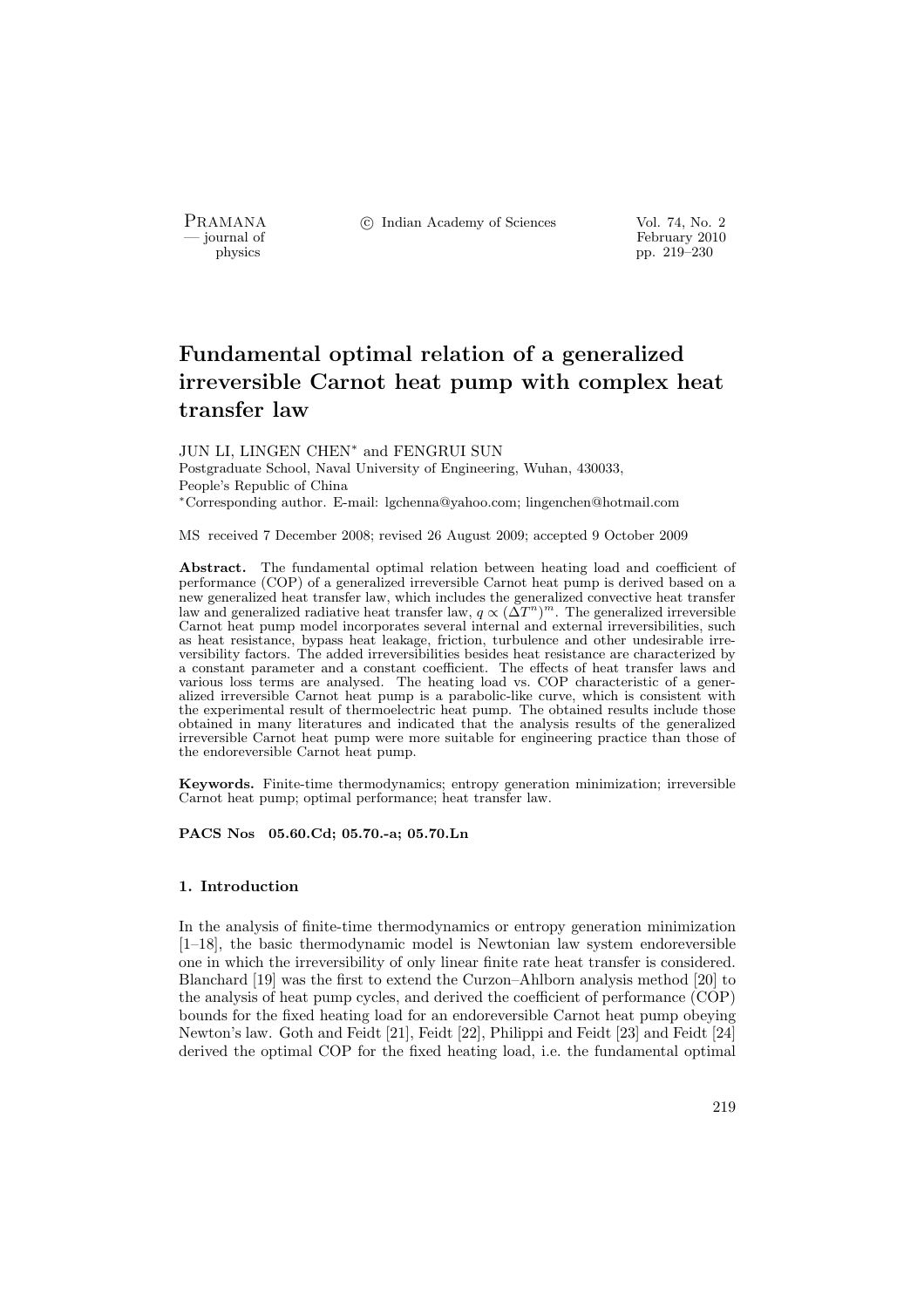## Jun Li, Lingen Chen and Fengrui Sun

relation of a Carnot heat pump obeying Newton's law. Chen et al [25] extended the characteristic parameters of heat engines to the heat pump and derived the optimization criteria of a steady-flow two-heat-reservoir heat pump. Wu [26], Chen et al [27] and Wu et al [28] investigated the specific heating load optimization of the endoreversible Carnot heat pump, derived the bounds of specific heating load and COP as well as the optimal relation between the optimal specific heating load and COP. Sahin and Kodal [29] investigated the finite-time thermoeconomic optimization for endoreversible Carnot heat pumps.

However, real heat pumps are usually devices with both internal and external irreversibilities. Besides the irreversibility of finite-rate heat transfer, there are other sources of irreversibilities also, such as bypass heat leakages, dissipation processes inside the working fluid, etc. Some authors have assessed the effect of finite-rate heat transfer, together with major irreversibilities on the performance of Carnot heat pumps using the heat resistance and heat leakage model [28,30–33] and heat resistance and internal irreversibility model [34,35]. Cheng and Chen [36] and Chen et al [37–39] established a generalized irreversible Carnot heat pump model which considers the effects of heat resistance, bypass heat leakage, and other internal irreversibilities. The generalized irreversible Carnot heat pump model is more similar to the real heat pump than the endoreversible Carnot heat pump model. And they derived its fundamental optimal relation between heating load and COP [36– 38] and the ecological optimal performance [39] with Newtonian heat transfer law. Kodal et al [40] investigated the finite-time thermoeconomic optimization for the generalized irreversible Carnot heat pumps.

In general, heat transfer is not necessarily Newtonian. Some authors have assessed the effects of heat transfer law on the performance of endoreversible Carnot heat pump [41–45]. Chen *et al* [41] first derived the optimal relation between heating load and COP of an endoreversible Carnot heat pump with the linear phenomenological heat transfer law,  $q \propto \Delta(T^{-1})$ . Zhu *et al* [42] investigated the optimal performance of an endoreversible Carnot heat pump under the mixed heat resistance condition. Sun et al [43] first obtained the performance limits and the optimal relation between heating load and COP of the endoreversible Carnot heat pump with the generalized radiative heat transfer law,  $q \propto (\Delta T^n)$ . Other optimal performances of an endoreversible Carnot heat pump were obtained based on this heat transfer law [45]. Chen et al [44] first derived the optimal relation between heating load and COP of an endoreversible Carnot heat pump with the generalized convective heat transfer law,  $q \propto (\Delta T)^n$ . Other optimal performances of an endoreversible Carnot heat pump were obtained based on this heat transfer law [45]. Li et al [46] first derived the optimal relation between heating load and COP of an endoreversible Carnot heat pump with a new generalized heat transfer law, which includes the generalized convective heat transfer law and generalized radiative heat transfer law,  $q \propto (\Delta T^n)^m$ .

Ni et al [47] investigated the fundamental optimal relation between heating load and COP of the generalized irreversible Carnot heat pump with the generalized radiative heat transfer law,  $q \propto (\Delta T^n)$ . Kodal [48] considered the generalized convective heat transfer law,  $q \propto (\Delta T)^n$ , and obtained the fundamental optimal relation of irreversible heat pump without heat leakage loss. Zhu et al [49] obtained the fundamental optimal relation between heating load and COP of the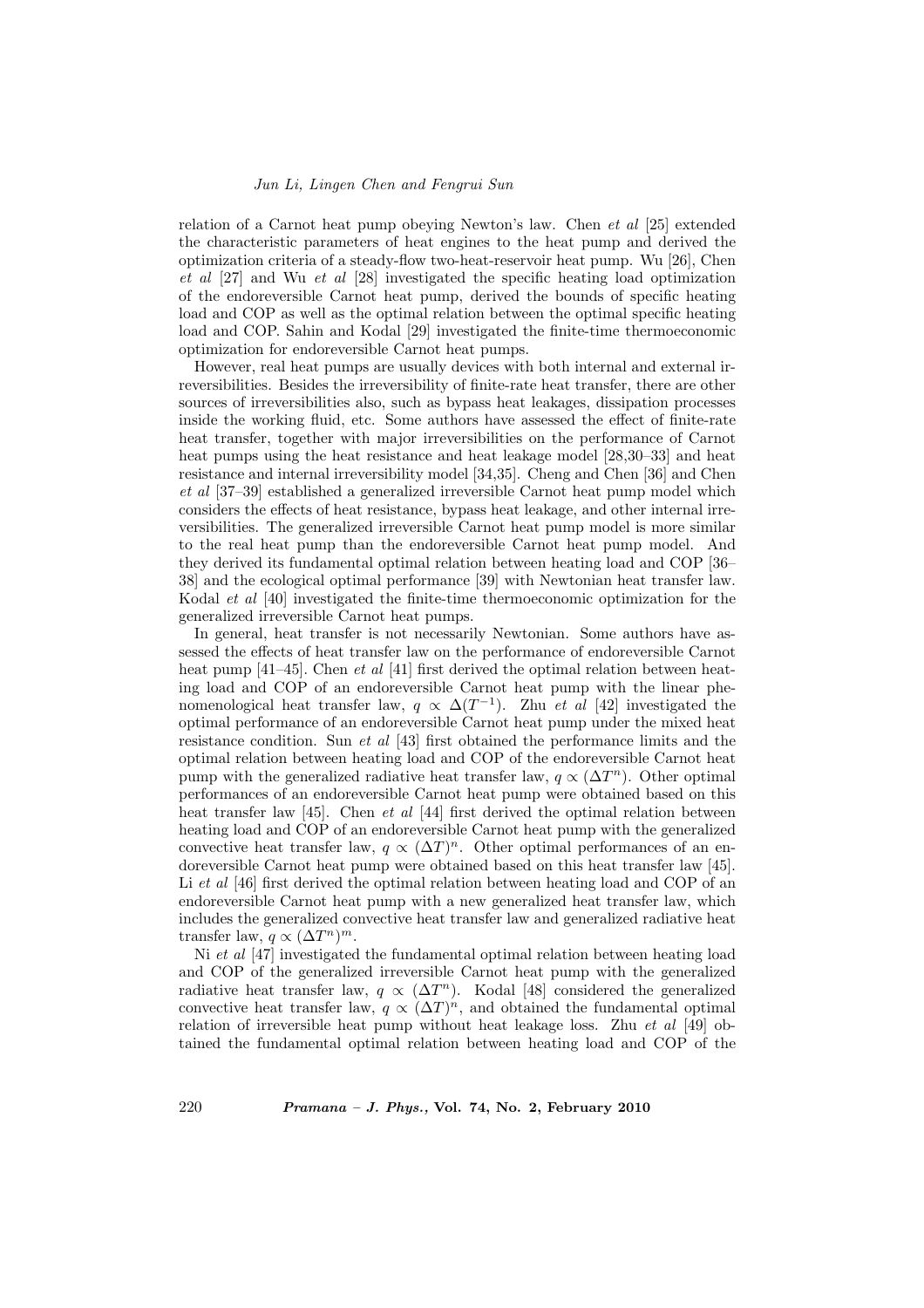generalized irreversible Carnot heat pump with the generalized convective heat transfer law,  $q \propto \Delta(T)^n$ . The effects of generalized radiative heat transfer law and generalized convective heat transfer law on the ecological optimal performance of the generalized irreversible Carnot heat pump were analysed by Zhu et al [50,51].

One of the aims of finite-time thermodynamics is to pursue generalized rules and results. This paper will extend the previous work to find out the fundamental optimal relationship between heating load and COP of the generalized irreversible Carnot heat pump based on refs [36–40,47,49–51] using a new generalized heat transfer law which includes the generalized convective heat transfer law and generalized radiative heat transfer law,  $q \propto (\Delta T^n)^m$ , in the heat transfer processes between the working fluid and the heat reservoirs of the heat pump [36].

#### 2. Generalized irreversible Carnot heat pump model

The generalized irreversible Carnot heat pump and its surroundings considered in this paper are shown in figure 1. The following assumptions are made for this model  $[36-40,47,49-51]$ : (i) The working fluid (refrigerant) flows through the system in a steady-state fashion. The cycle consists of two isothermal and two adiabatic processes. All four processes are irreversible. (ii) Because of the heat transfer, the working fluid temperatures,  $T_{\text{HC}}$  and  $T_{\text{LC}}$ , are different from the reservoir temperatures,  $T_H$  and  $T_L$ . The four temperatures are in the following order:  $T_{\text{HC}} > T_{\text{H}} > T_{\text{LC}}$ . The heat transfer surface areas,  $F_1$  and  $F_2$ , of the highand low-temperature heat exchangers are finite. The total heat transfer surface area, F, of the two heat exchangers is assumed to be constant:  $F = F_1 + F_2$ . (iii) There exists a constant rate of heat leakage,  $q$ , from the heat sink to the heat source. Thus,  $Q_H = \pi = Q_{HC} - q$  and  $Q_L = Q_{LC} - q$ , where  $Q_{HC}$  is due to the driving force of  $T_{\text{HC}} - T_{\text{H}}$ ,  $Q_{\text{LC}}$  is due to the driving force of  $T_{\text{L}} - T_{\text{LC}}$ ,  $Q_{\text{H}}$  is the rate of heat transfer released to the heat sink, i.e., the heating load  $\pi$ , and  $Q_L$  is the rate of heat transfer supplied by the heat source. (iv) A constant coefficient  $\Phi$  is introduced to characterize the additional internal miscellaneous irreversibility effect:  $\Phi = Q_{\rm LC}/Q'_{\rm LC} \ge 1$ , where  $Q_{\rm LC}$  is the rate of heat flow from the heat source to the cold working fluid for the generalized irreversible Carnot heat pump while  $Q'_{\rm LC}$  is that for the Carnot heat pump which is endore<br>versible.

If  $q = 0$  and  $\Phi = 1$ , the model will be an endoreversible Carnot heat pump [19,21–29,45–49]. If  $q \neq 0$  and  $\Phi = 1$ , the model will be an irreversible Carnot heat pump with heat resistance and heat leakage losses [30–33] and if  $q = 0$  and  $\Phi > 1$ , the model will be an irreversible Carnot heat pump with heat resistance and internal irreversibilities [34,35,48].

# 3. Generalized optimal characteristics

#### 3.1 Fundamental optimal relation

The second law of thermodynamics requires that  $Q_{\text{HC}}/Q_{\text{LC}} = \Phi T_{\text{HC}}/T_{\text{LC}}$ . The first law of thermodynamics gives that the power input,  $P$ , to the heat pump is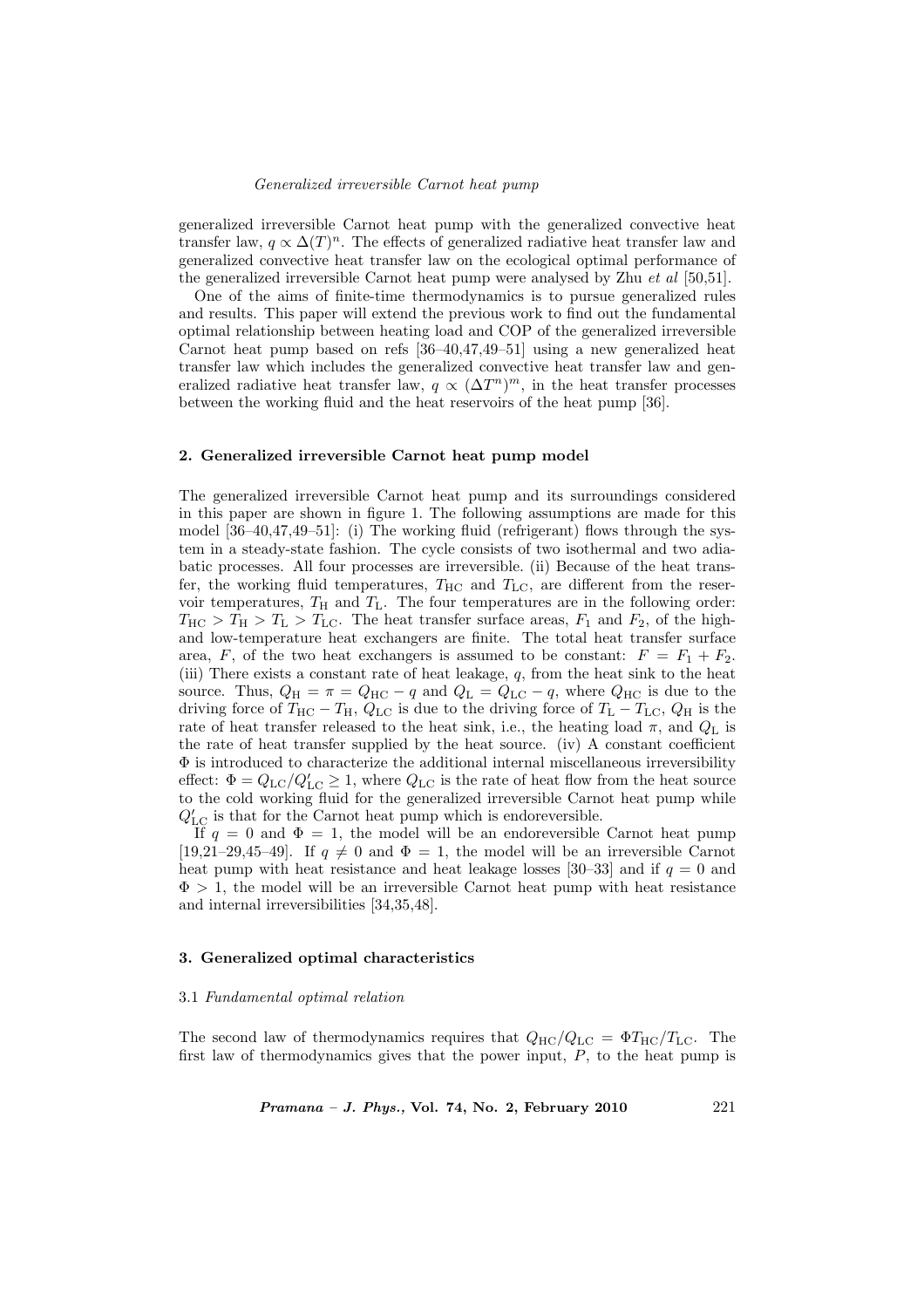Jun Li, Lingen Chen and Fengrui Sun



Figure 1. Generalized irreversible Carnot heat pump model [26–30, 37,39–41].

 $P = Q_{\rm H} - Q_{\rm L} = Q_{\rm HC} - Q_{\rm LC}$ , and the coefficient of performance (COP) of the heat pump  $\varphi = Q_{\rm H}/P = \pi/P$ .

Consider that the heat transfer between the heat pump and its surroundings follows a new generalized law,  $q \propto (\Delta T^n)^m$ . Then

$$
Q_{\rm HC} = \alpha F_1 (T_{\rm HC}^n - T_{\rm H}^n)^m, \quad Q_{\rm LC} = \beta F_2 (T_{\rm L}^n - T_{\rm LC}^n)^m, \tag{1}
$$

where  $\alpha$  is the overall heat transfer coefficient,  $F_1$  is the heat transfer surface area of the high-temperature-side heat exchanger (condenser),  $\beta$  is the overall heat transfer coefficient and  $F_2$  is the heat transfer surface area of the low-temperature-side heat exchanger (evaporator).

Define ratio  $(f)$  of the heat transfer surface area and ratio  $(x)$  of working fluid temperature as follows:  $f = F_1/F_2$ ,  $x = T_{LC}/T_{HC}$ , where  $0 \le x \le T_L/T_H$ . Combining the above conditions and eq. (1) gives

$$
\frac{Q_{\rm LC}}{Q_{\rm HC}} = \frac{T_{\rm LC}}{\Phi T_{\rm HC}} = \frac{x}{\Phi} = \frac{\beta F_2 (T_{\rm L}^n - T_{\rm LC}^n)^m}{\alpha F_1 (T_{\rm HC}^n - T_{\rm H}^n)^m}.
$$
\n(2)

Solving eq. (2) for  $T_{\text{HC}}$  yields

$$
T_{\rm HC} = \left[ \frac{T_{\rm L}^n + (rfx/\Phi)^{1/m} T_{\rm H}^n}{x^n + (rfx/\Phi)^{1/m}} \right]^{1/n},\tag{3}
$$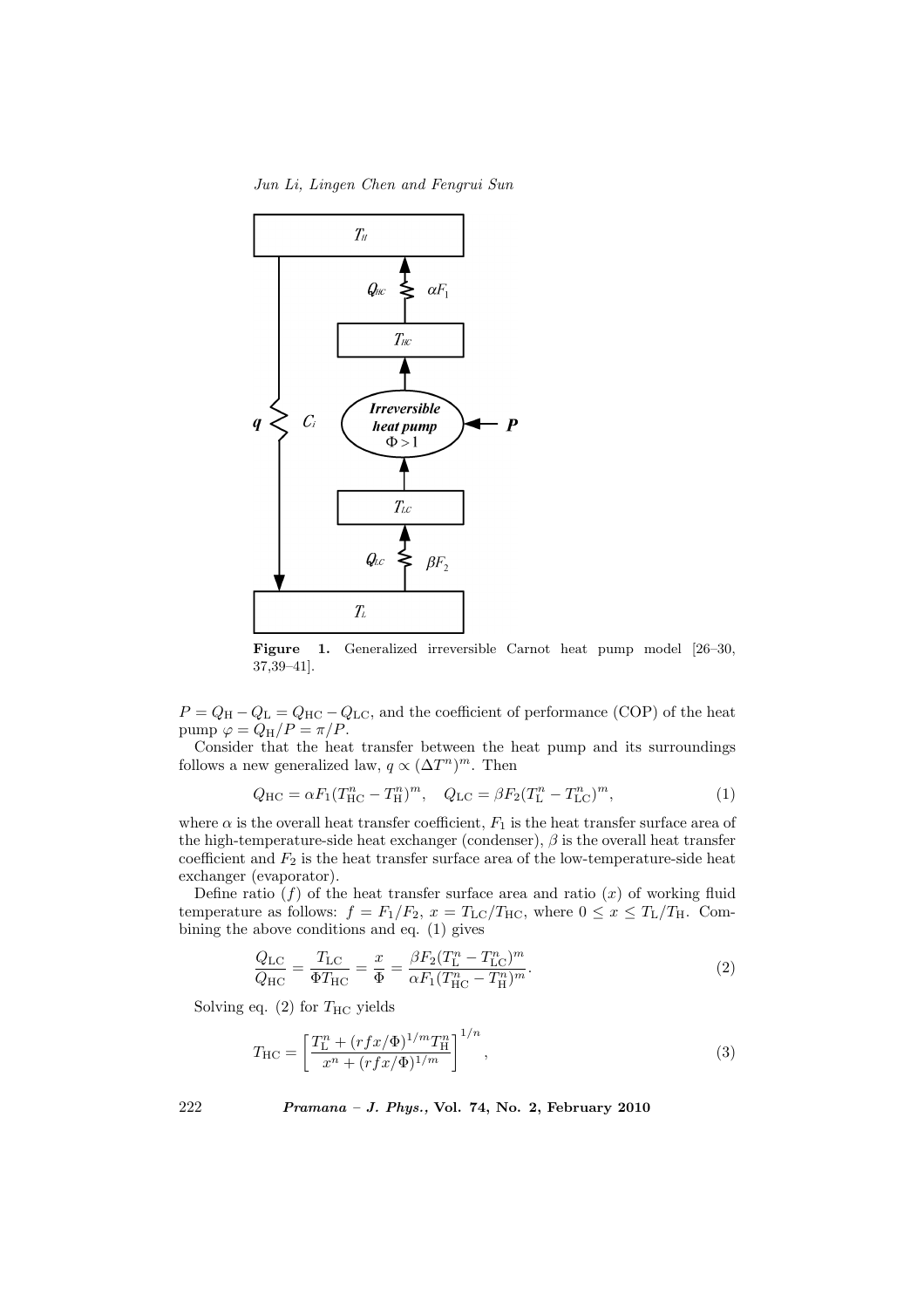where  $r = \alpha/\beta$ . Combining the first and second law of thermodynamics gives

$$
\pi = Q_{\rm HC} - q, \quad \varphi = \frac{(Q_{\rm HC} - q)}{[Q_{\rm HC}(1 - x/\Phi)]}.
$$
\n(4)

Combining eqs  $(1)$ ,  $(3)$  with  $(4)$  gives

$$
\varphi = \frac{\Phi \alpha f F (T_{\rm L}^n - T_{\rm H}^n x^n)^m - q \Phi (1+f) [x^n + (rfx/\Phi)^{1/m}]^m}{\alpha f F (\Phi - x) (T_{\rm L}^n - T_{\rm H}^n x^n)^m}
$$
(5)

$$
\pi = \frac{\alpha f F}{1 + f} \left[ \frac{T_{\rm L}^n - T_{\rm H}^n x^n}{x^n + (r f x / \Phi)^{1/m}} \right]^m - q.
$$
\n(6)

Equations (5) and (6) indicate that both heating load ( $\pi$ ) and COP ( $\varphi$ ) are functions of f for fixed  $T_H$ ,  $T_L$ ,  $\alpha$ ,  $\beta$ ,  $n$ ,  $m$ ,  $q$ ,  $\Phi$  and x. Taking the derivatives of  $\pi$  and  $\varphi$ with respect to f and setting them equal to zero  $(d\pi/df = 0, d\varphi/df = 0)$  yields

$$
f_a = \left(\frac{\Phi x^{nm-1}}{r}\right)^{1/(m+1)}.\tag{7}
$$

The corresponding optimal heating load and optimal COP are, respectively,

$$
\pi = \frac{\alpha F (T_{\rm L}^n x^{-n} - T_{\rm H}^n)^m}{[1 + (rx^{1 - mn}/\Phi)^{1/(m+1)}]^{m+1}} - q
$$
\n(8)

$$
\varphi = \frac{\Phi}{\Phi - x} \left[ 1 - \frac{q[1 + (rx^{1-nm}/\Phi)^{1/(m+1)}]^{m+1}}{\alpha F (T_{\rm L}^n x^{-n} - T_{\rm H}^n)^m} \right].
$$
\n(9)

Equations (8) and (9) are the major results of this paper. The optimal heating load and COP of the generalized irreversible Carnot heat pump for the given  $T_H$ ,  $T_L$ ,  $\alpha$ ,  $\beta$ ,  $n$ ,  $m$ ,  $q$ ,  $\Phi$  and  $x$  can be determined by the two equations.

Eliminating  $x$  from eqs  $(8)$  and  $(9)$  gives

$$
(\pi + q) \left\{ 1 + \left[ \frac{r\pi(\varphi - 1) + r\varphi q}{\varphi(\pi + q)} \right]^{1/(m+1)} \right\}^{m+1}
$$

$$
- \alpha F \left\{ T_L^n \left[ \frac{\varphi(\pi + q)}{\Phi \pi(\varphi - 1) + \Phi \varphi q} \right]^n - T_H^n \right\}^m = 0.
$$
 (10)

Equation (10) is the fundamental relation between optimal heating load and COP of the heat pump. It is an implicit equation. Therefore, it is not as convenient as eqs (8) and (9) in heat pump performance analysis. The maximum heating load and maximum COP bounds are different for different values of  $m$  and  $n$ .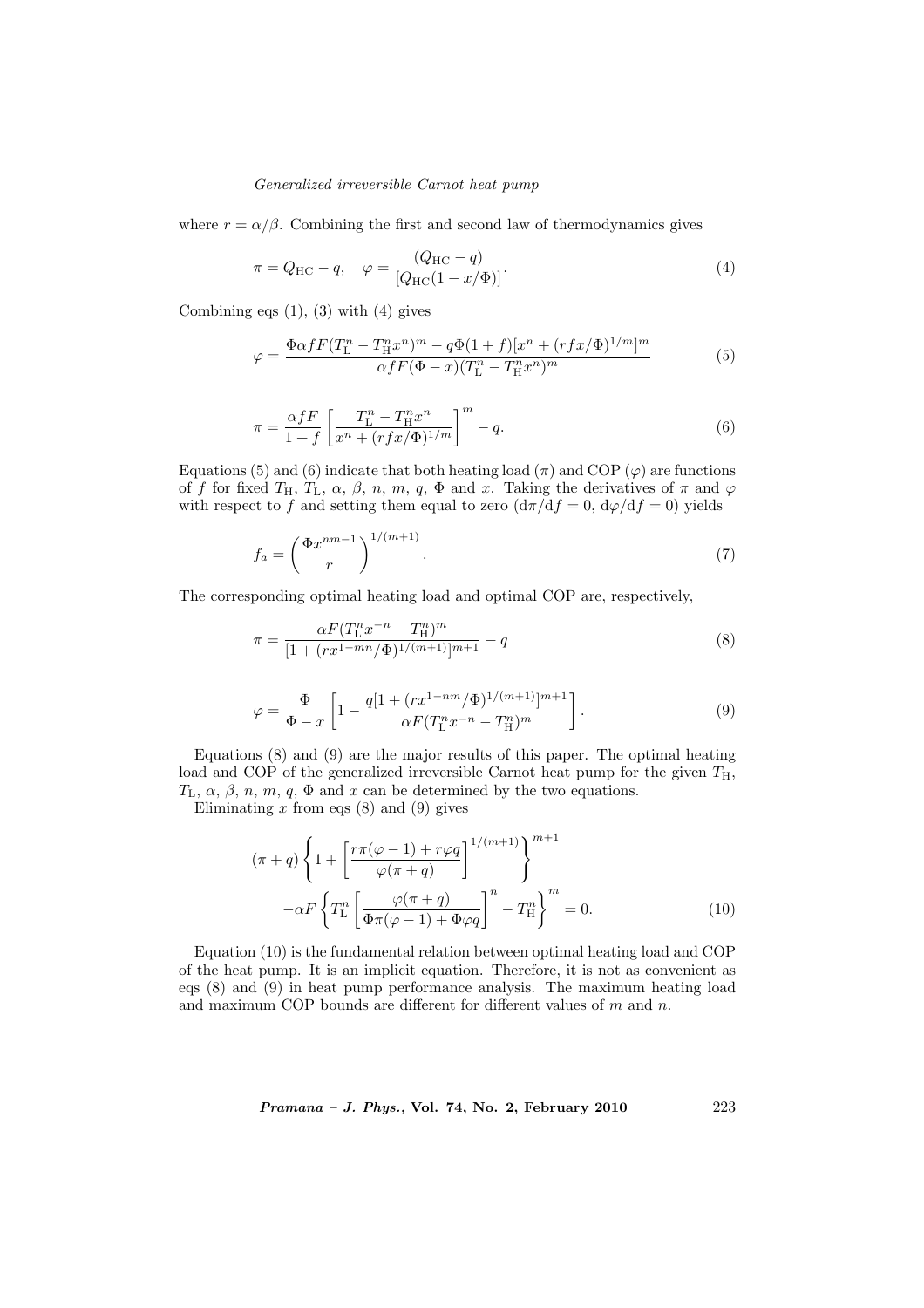# Jun Li, Lingen Chen and Fengrui Sun

#### 3.2 Effects of various losses

(i) If there is no bypass heat leakage in cycle  $(q = 0)$ , eqs (8) and (9) become

$$
\pi = \frac{\alpha F (T_{\rm L}^n x^{-n} - T_{\rm H}^n)^m}{[1 + (r x^{1 - mn} / \Phi)^{1/(m+1)}]^{m+1}} \tag{11}
$$

$$
\varphi = \frac{\Phi}{(\Phi - x)}.\tag{12}
$$

The heating load vs. COP curve is a monotonic decreasing function when  $n \neq 0$ and  $m > 0$ , and a monotonic increasing function when  $n < 1$  and  $m < -1$ . The relationship between heating load and COP is irregular in other range of values of  $m$  and  $n$ .

(ii) If there are only heat resistance and bypass heat leakage losses in the cycle  $(\Phi = 1)$ , eqs  $(8)$  and  $(9)$  become

$$
\pi = \frac{\alpha F (T_{\rm L}^n x^{-n} - T_{\rm H}^n)^m}{[1 + (r x^{1 - mn})^{1/(m+1)}]^{m+1}} - q \tag{13}
$$

$$
\varphi = \frac{1}{1-x} \left[ 1 - \frac{q[1 + (rx^{1-nm})^{1/(m+1)}]^{m+1}}{\alpha F(T_1^n x^{-n} - T_{\text{H}}^n)^m} \right]. \tag{14}
$$

The heating load vs. COP curve is a parabolic-like curve when  $n \neq 0$  and  $m > 0$ and a monotonic increasing function when  $n < 1$  and  $m < -1$ . The relationship between heating load and COP is irregular in other range of values of  $m$  and  $n$ .

(iii) If the cycle is endoreversible  $(q = 0, \Phi = 1)$ , eqs (8) and (9) become

$$
\pi = \frac{\alpha F (T_{\rm L}^n x^{-n} - T_{\rm H}^n)^m}{[1 + (r x^{1 - mn})^{1/(m+1)}]^{m+1}} \tag{15}
$$

$$
\varphi = \frac{1}{(1-x)}.\tag{16}
$$

Equations (15) and (16) are the same results as in ref. [46] for endoreversible Carnot heat pumps. The heating load vs. COP curve is a monotonic decreasing function when  $n \neq 0$  and  $m > 0$  and a monotonic increasing function when  $n < 1$ and  $m < -1$ . The relationship between heating load and COP is irregular in other range of values of m and n.

One can see that the internal irreversibility changes the performance characteristics of the heat pump quantitatively, and the bypass heat leakage changes the heating load vs. COP relationship qualitatively and quantitatively. The heating load vs. COP curve is changed from the monotonic decreasing curve to parabolic curve if  $n \neq 0$  when the heat pump is with the heat leakage loss. The model presented in this paper reflects the effects of various factors on the performance of a generalized irreversible Carnot heat pump.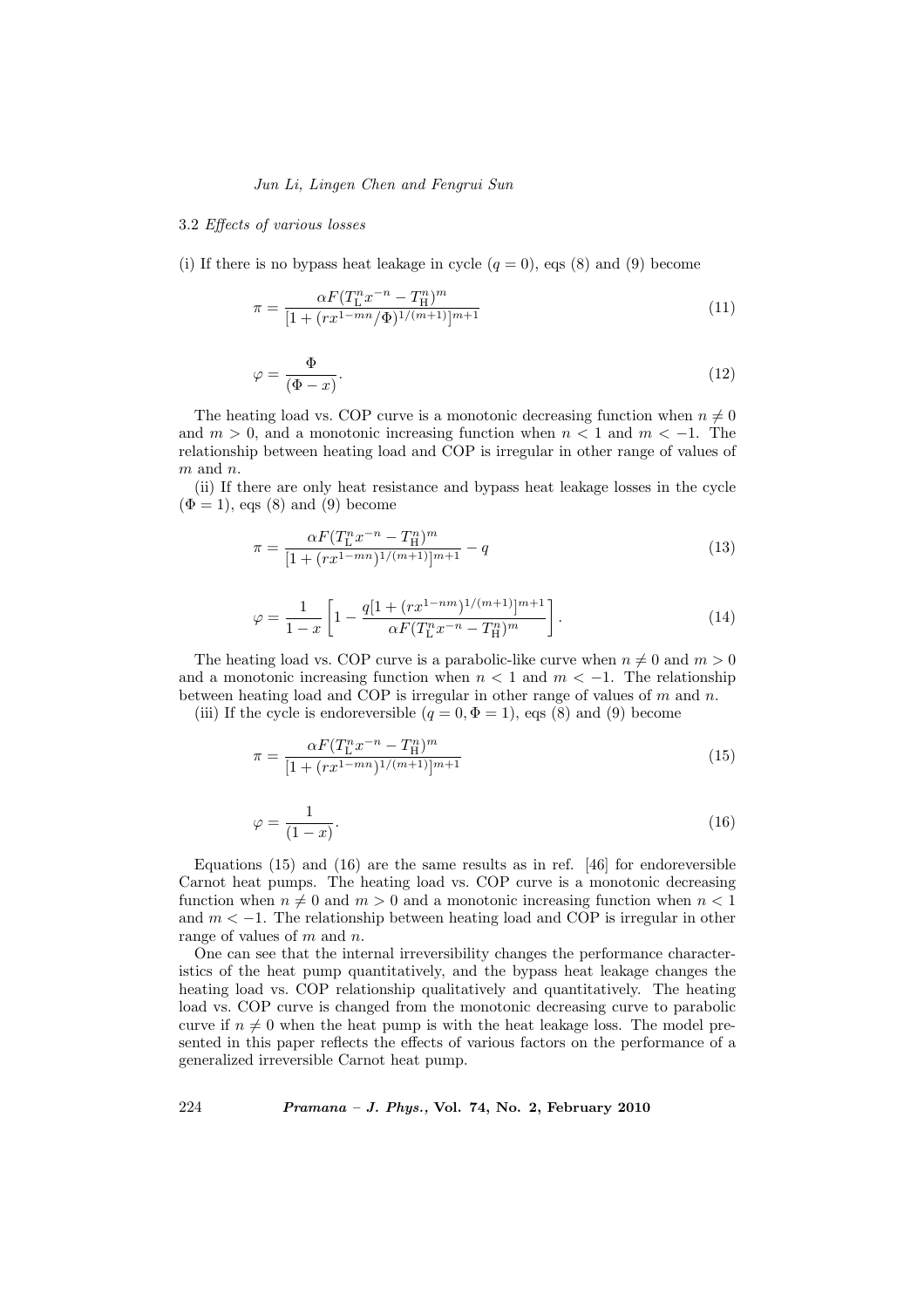# 3.3 Effects of heat transfer laws

(1) When  $m = 1$ , eqs (8) and (9) become

$$
\pi = \frac{\alpha F (T_{\rm L}^n x^{-n} - T_{\rm H}^n)}{[1 + (r x^{1-n}/\Phi)^{1/2}]^2} - q \tag{17}
$$

$$
\varphi = \frac{\Phi}{\Phi - x} \left[ 1 - \frac{q[1 + (rx^{1-n}/\Phi)^{1/2}]^2}{\alpha F(T_L^n x^{-n} - T_H^n)} \right].
$$
\n(18)

Equations (17) and (18) are the same results as those obtained in ref. [47]. The effects of various losses on the performance are as follows:

(i) If there is no bypass heat leak in the cycle  $(q = 0)$ , eqs (17) and (18) become

$$
\pi = \frac{\alpha F (T_{\rm L}^n x^{-n} - T_{\rm H}^n)}{[1 + (r x^{1-n}/\Phi)^{1/2}]^2} \tag{19}
$$

$$
\varphi = \frac{\Phi}{(\Phi - x)}.\tag{20}
$$

Equations (19) and (20) are the same results as those obtained in ref. [48] which indicate that heating load is a monotonic decreasing function of COP.

(ii) If there are only heat resistance and bypass heat leakage losses in the cycle  $(\Phi = 1)$ , eqs (17) and (18) become

$$
\pi = \frac{\alpha F (T_{\rm L}^n x^{-n} - T_{\rm H}^n)}{[1 + (r x^{1-n})^{1/2}]^2} - q \tag{21}
$$

$$
\varphi = \frac{1}{1-x} \left[ 1 - \frac{q[1 + (rx^{1-n})^{1/2}]^2}{\alpha F(T_L^n x^{-n} - T_H^n)} \right].
$$
\n(22)

Equations (21) and (22) indicate that the heating load vs. COP curve is parabolic. (iii) If the cycle is endoreversible  $(q = 0, \Phi = 1)$ , eqs (17) and (18) become

$$
\pi = \frac{\alpha F (T_{\rm L}^n x^{-n} - T_{\rm H}^n)}{[1 + (r x^{1-n})^{1/2}]^2} \tag{23}
$$

$$
\varphi = \frac{1}{(1-x)}.\tag{24}
$$

Equations (23) and (24) are the same results as those obtained in refs [43,45] which indicate that the heating load vs. COP curve is a monotonic decreasing function.

(iv) If the total heat transfer area of the heat pump is infinite ( $F \to \infty$ , no heat resistance losses), eq. (10) becomes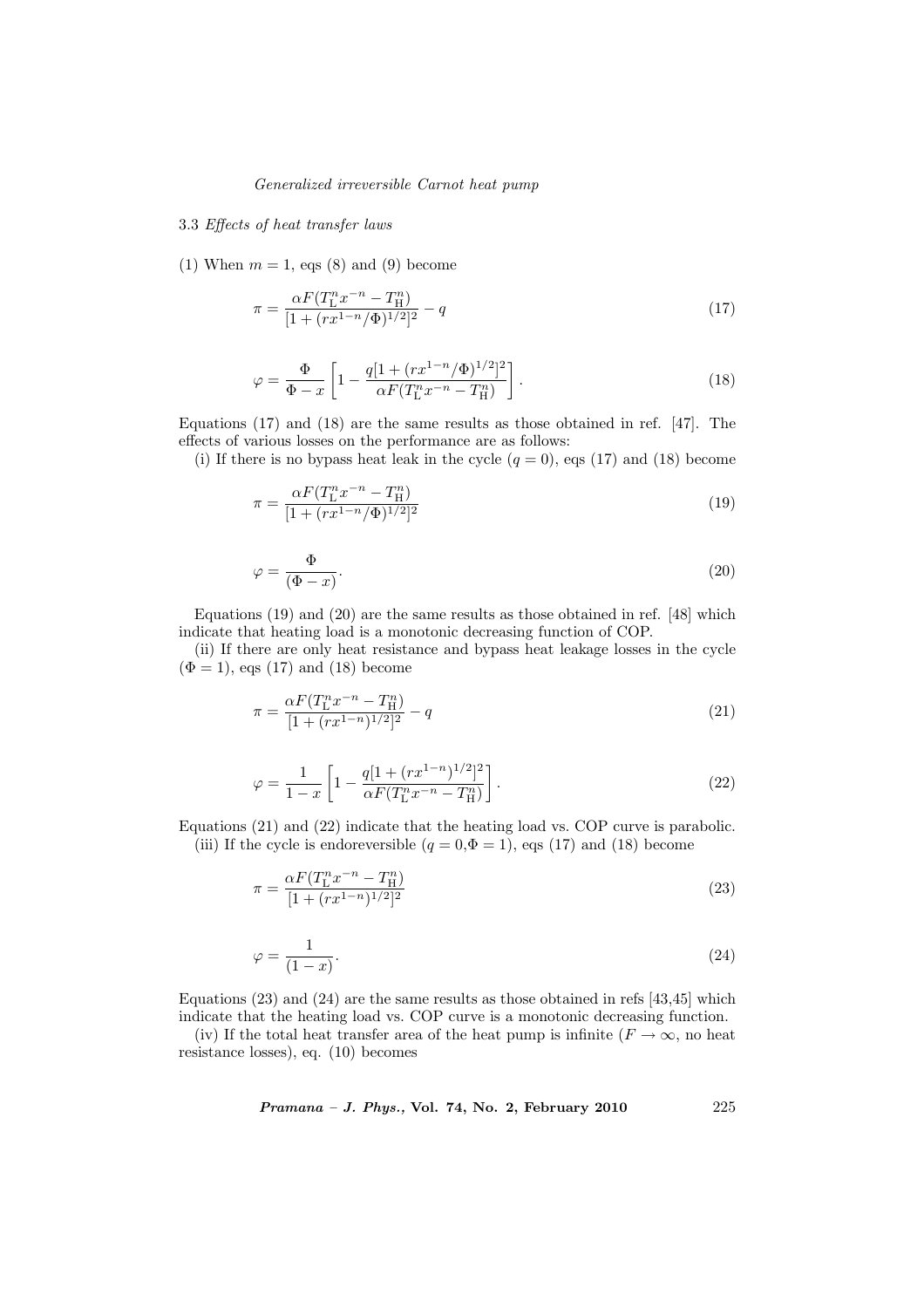Jun Li, Lingen Chen and Fengrui Sun

$$
\pi = \frac{q\varphi}{\left[\Phi T_{\rm H}/(\Phi T_{\rm H} - T_{\rm L}) - \varphi\right]}.\tag{25}
$$

The heating load is a monotonic increasing function of COP. However, in this case, the specific heating load  $(\pi/F)$  is zero. In this case, the performance is independent of the heat transfer law.

(v) If  $n = 1$  further, eqs ((17), (18)), ((19), (20)), ((21), (22)) and ((23), (24)) become the corresponding results of refs [36–38], [34,35], [30–33] and [19,21–29], respectively.

(2) When  $n = 1$ , eqs (8) and (9) become

$$
\pi = \frac{\alpha F (T_{\rm L} x^{-1} - T_{\rm H})^m}{[1 + (r x^{1-m}/\Phi)^{1/(m+1)}]^{m+1}} - q
$$
\n(26)

$$
\varphi = \frac{\Phi}{\Phi - x} \left[ 1 - \frac{q[1 + (rx^{1-m}/\Phi)^{1/(m+1)}]^{m+1}}{\alpha F (T_{\rm L} x^{-1} - T_{\rm H})^m} \right].
$$
\n(27)

Equations (26) and (27) are the same results as those obtained in ref. [49]. The relationship of heating load and COP is a parabolic function. The effects of various losses on the performance are as follows:

(i) If there is no bypass heat leakage in the cycle  $(q = 0)$ , eqs (26) and (27) become

$$
\pi = \frac{\alpha F (T_{\rm L} x^{-1} - T_{\rm H})^m}{[1 + (r x^{1-m}/\Phi)^{1/(m+1)}]^{m+1}} \tag{28}
$$

$$
\varphi = \frac{\Phi}{(\Phi - x)}.\tag{29}
$$

Equations (28) and (29) indicate that heating load is a monotonic decreasing function of COP.

(ii) If there are only heat resistance and bypass heat leakage losses in the cycle  $(\Phi = 1)$ , eqs  $(26)$  and  $(27)$  become

$$
\pi = \frac{\alpha F (T_{\rm L} x^{-1} - T_{\rm H})^m}{[1 + (r x^{1-m})^{1/(m+1)}]^{m+1}} - q
$$
\n(30)

$$
\varphi = \frac{1}{1-x} \left[ 1 - \frac{q[1 + (rx^{1-m})^{1/(m+1)}]^{m+1}}{\alpha F (T_{\rm L} x^{-1} - T_{\rm H})^m} \right]. \tag{31}
$$

Equations (30) and (31) indicate that the heating load vs. COP curve is parabolic. (iii) If the cycle is endoreversible  $(q = 0, \Phi = 1)$ , eqs (26) and (27) become

$$
\pi = \frac{\alpha F (T_{\rm L} x^{-1} - T_{\rm H})^m}{[1 + (r x^{1-m})^{1/(m+1)}]^{m+1}}
$$
\n(32)

$$
\varphi = \frac{1}{(1-x)}.\tag{33}
$$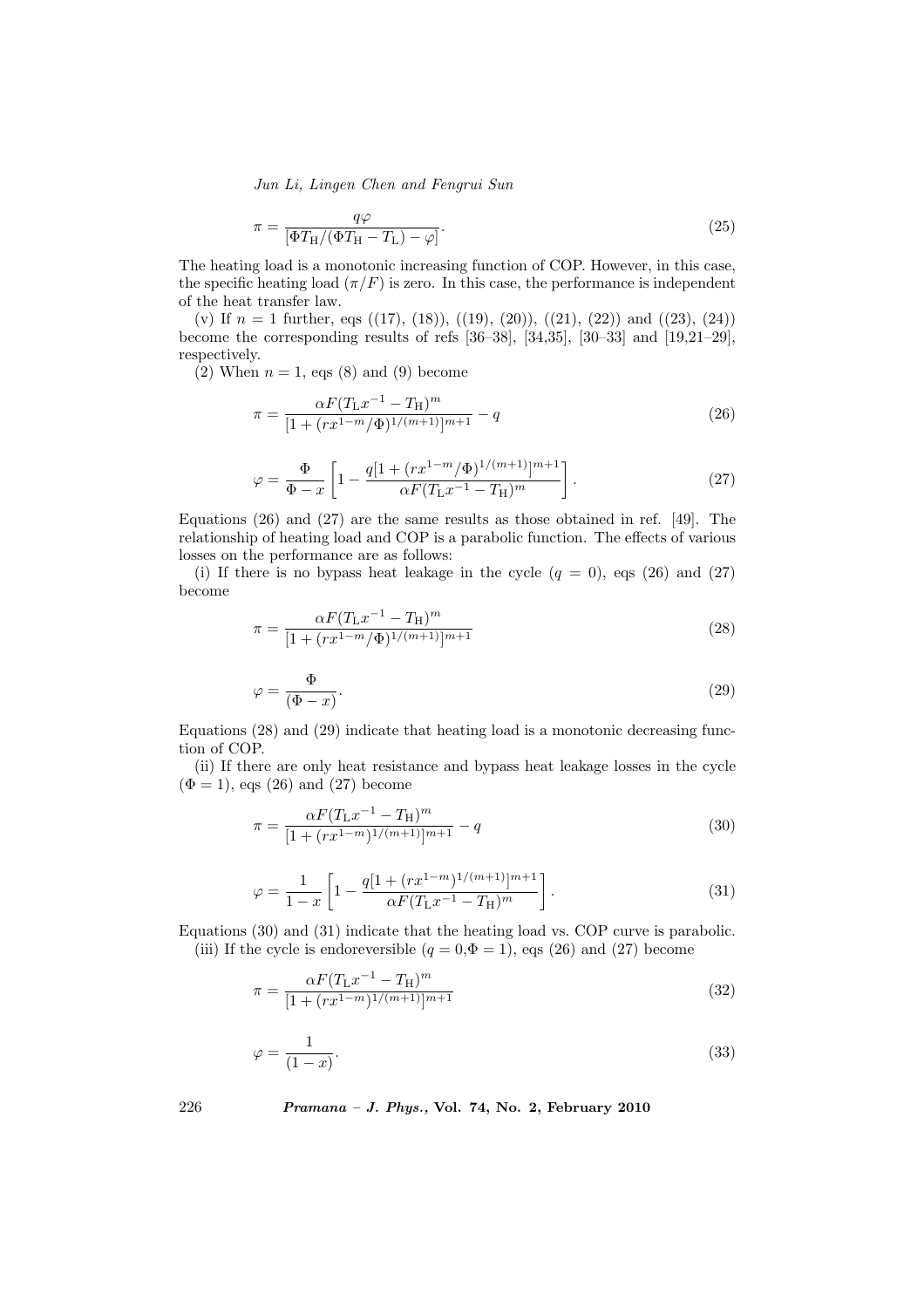Generalized irreversible Carnot heat pump



Figure 2. Effects of various losses on the relationship between heating load and COP for  $m = 1.25$  and  $n = 4$ .

Equations (32) and (33) are the same results as those obtained in refs [44,45] which indicate that the heating load vs. COP curve is a monotonic decreasing function.

(iv) If the total heat transfer area of the heat pump is infinite ( $F \to \infty$ , no heat resistance losses), eq. (10) becomes eq. (25).

(v) If  $m = 1$  further, eqs ((17), (18)), ((19), (20)), ((21), (22)) and ((23), (24)) become the corresponding results of refs [36–38], [34,35], [30–33] and [19,21–29], respectively.

# 4. Numerical example

To show the heating load vs. COP characteristic of the generalized irreversible Carnot heat pump with the generalized heat transfer law, one numerical example is provided (see figure 2). In the numerical calculation for the performance characteristics of the generalized irreversible Carnot heat pump,  $T_L = 273$  K,  $T_H = 300$ K,  $\alpha F = 4$  W/K,  $\Phi = 1.2$ ,  $\alpha = \beta(r = 1)$ ,  $n = 4$ ,  $m = 1.25$ ,  $q = C_i (T_H^4 - T_L^4)^{1.25}$  and  $C_i = 0.16$  W/K are set, where  $C_i$  is the heat conductance of the heat pump. Figure 2 shows the effects of various losses on the relationship between heating load and COP of the heat pump in this case.

Curve 1 in figure 2 is the characteristic curve of the endoreversible Carnot heat pump with the sole loss of heat resistance and it shows that heating load is a monotonic decreasing function of COP. Curve 4 in figure 2 is the characteristic curve of the generalized irreversible Carnot heat pump with the losses of heat resistance, bypass heat leakage and other internal irreversibility, and it shows that the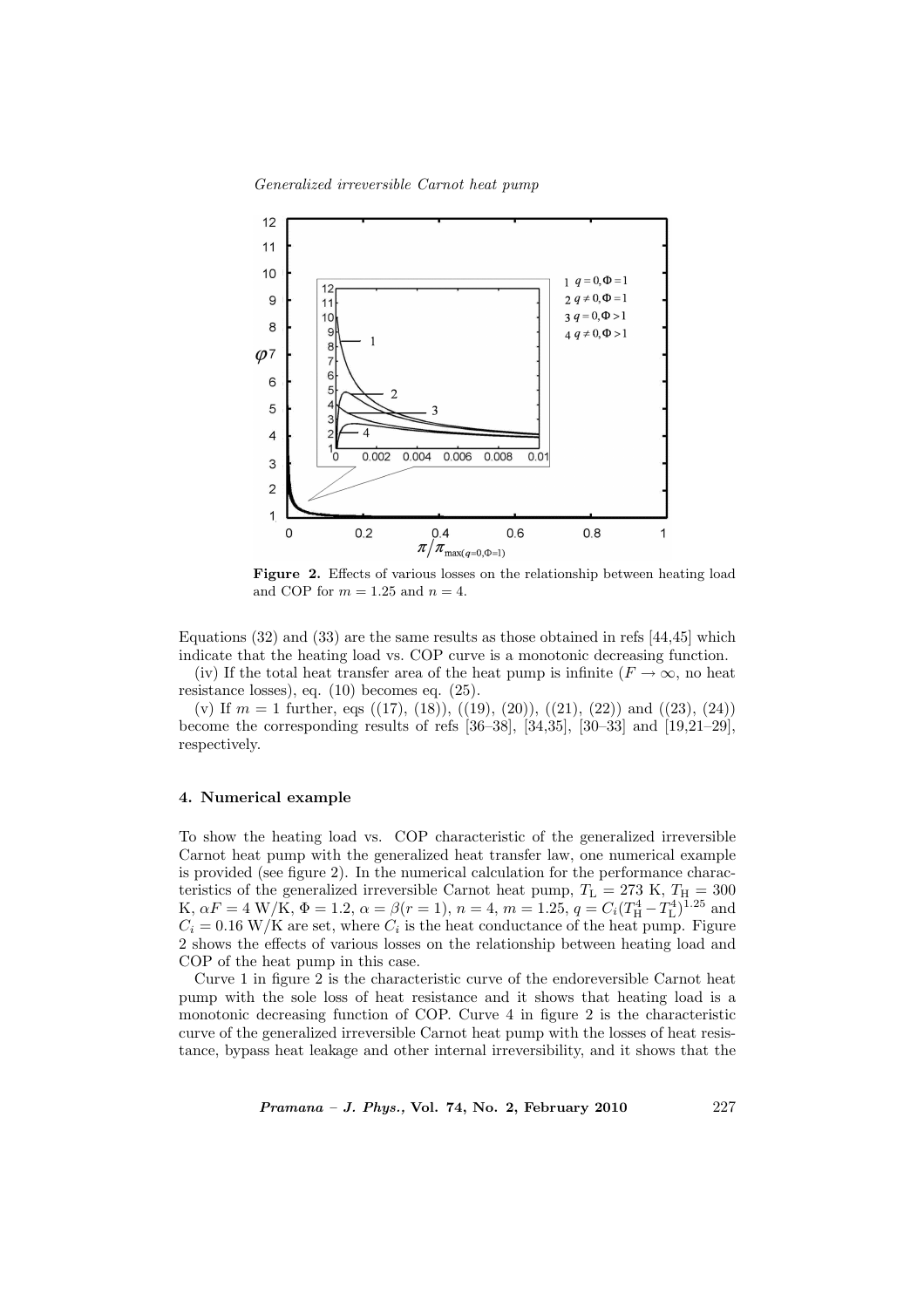relationship between heating load and COP is a parabolic function, i.e. there exists a maximum COP and the corresponding heating load. The theoretical analysis results for real irreversible simple cycle air heat pump [13,52], real irreversible regenerated cycle air heat pump [13,53], real irreversible single-stage thermoelectric heat pump [13,27,54,55] and real irreversible two-stage thermoelectric heat pump [56,57] indicated that the relationships between heating load and COP were parabolic-like functions, and there exists a maximum COP and the corresponding heating load. The experimental results of a single-stage thermoelectric heat pump [58] show that the heating load vs. COP characteristics was also a parabolic curve. Therefore, the theoretical analysis results of this paper are consistent with those of practical heat pumps. Apparently, the analysis results of the generalized irreversible Carnot heat pump are more suitable for practical engineering devices than those of the endoreversible Carnot heat pump.

## 5. Conclusion

The fundamental optimal relation between optimal heating load and COP of a generalized irreversible Carnot heat pump is derived based on a new generalized heat transfer law, including generalized convective heat transfer law and generalized radiative heat transfer law,  $q \propto (\Delta T^n)^m$ . The generalized irreversible Carnot heat pump model incorporates several internal and external irreversibilities, such as heat resistance, bypass heat leakage, friction, turbulence and other undesirable irreversibility factors. The added irreversibilities besides heat resistance are characterized by a constant parameter and a constant coefficient. The obtained results include those obtained in many literatures, such as the optimal performance of endoreversible Carnot heat pump with different heat transfer laws ( $m \neq 0, n \neq 0$ ,  $q = 0, \Phi = 1$ , the optimal performance of the Carnot heat pump with heat resistance and internal irreversibility  $(m \neq 0, n \neq 0, q = 0, \Phi > 1)$ , the optimal performance of the Carnot heat pump with heat resistance and heat leakage  $(m \neq 0, n \neq 0, q \neq 0, \Phi = 1)$ , and the optimal performance of the irreversible Carnot heat pump with generalized radiative heat transfer law  $q \propto (\Delta T^n)$   $(m = 1, n \neq 0)$ and generalized convective heat transfer law  $q \propto (\Delta T)^m$   $(m \neq 0, n = 1)$ . This paper is a synthesis of the finite-time thermodynamics analysis results of Carnot-type theoretical heat pump cycle and reflects the universal optimal performance of generalized irreversible Carnot heat pump with complex heat transfer law. The heating load vs. COP characteristic of a generalized irreversible Carnot heat pump is a parabolic curve, which is consistent with the experimental result of thermoelectric heat pump. The obtained results indicated that the analysis results of the generalized irreversible Carnot heat pump are more suitable for practical engineering devices than those of the endoreversible Carnot heat pump.

#### Acknowledgements

This work is supported by the Program for New Century Excellent Talents in University of P. R. China (Project No. 20041006) and The Foundation for the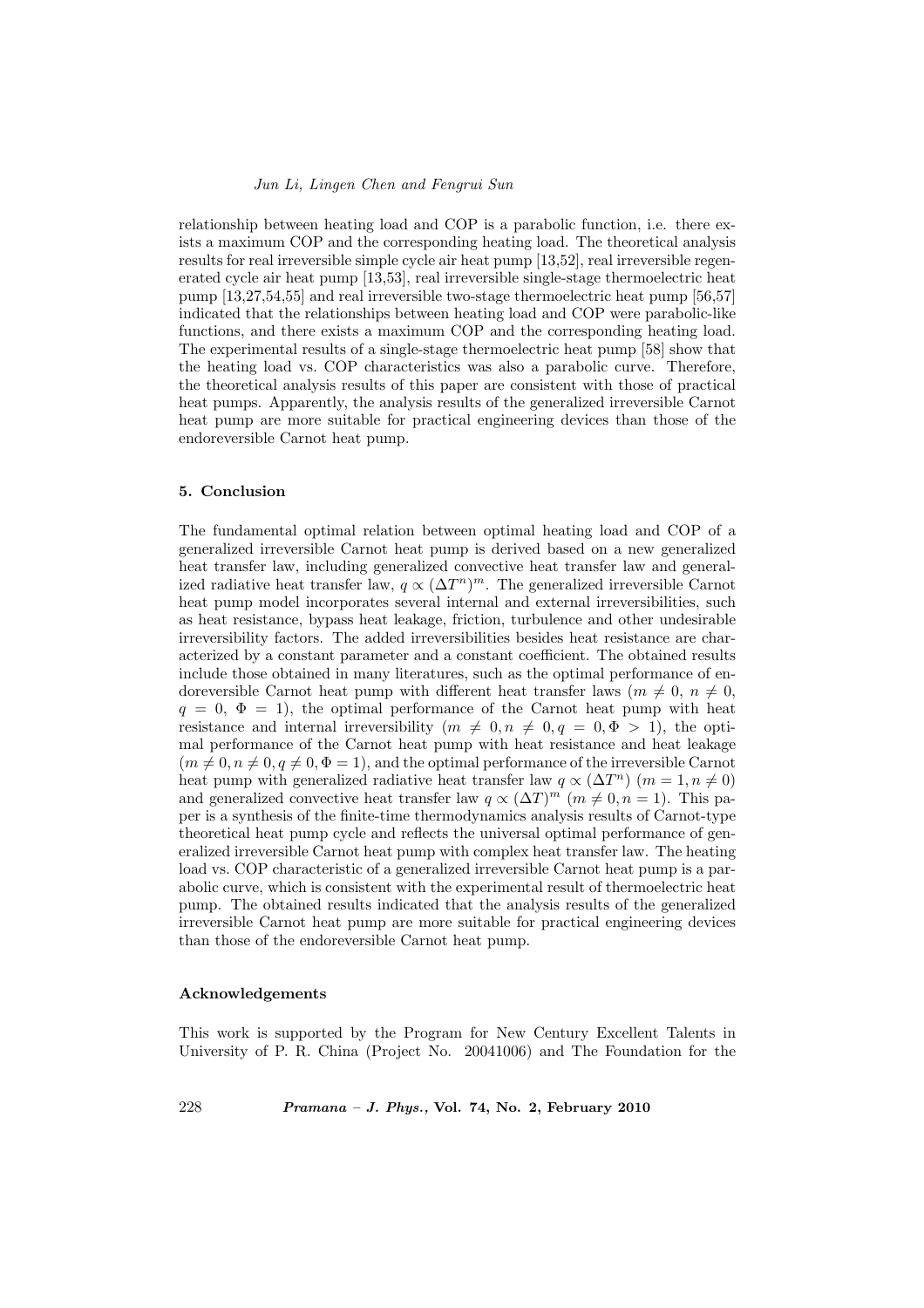Author of National Excellent Doctoral Dissertation of P. R. China (Project No. 200136). The authors wish to thank the reviewers for their careful, unbiased and constructive suggestions, which improved the quality of this paper.

# References

- [1] B Andresen, Finite time thermodynamics, Physics Laboratory II, University of Copenhagen, 1983
- [2] D C Agrawal and V J Menon, *Eur. J. Phys.* **11(5)**, 305 (1990)
- [3] D C Agrawal and V J Menon, *J. Appl. Phys.* **74(4)**, 2153 (1993)
- [4] D C Agrawal, J M Gordon and M Huleihil, *Indian J. Engng. Mater. Sci.* 1, 195 (1994)
- [5] A Bejan, *J. Appl. Phys.* **79(3)**, 1191 (1996)
- [6] M Feidt, Thermodynamique et Optimisation Energetique des Systems et Procedes, 2nd edn (Technique et Documentation, Lavoisier, Paris, 1996)
- [7] L Chen, C Wu and F Sun, *J. Non-Equilib. Thermodyn.* **24(4)**, 327 (1999)
- [8] R S Berry, V A Kazakov, S Sieniutycz, Z Szwast and A M Tsirlin, Thermodynamic optimization of finite time processes (Wiley, Chichester, 1999)
- [9] S K Tyagi, G Lin, S C Kaushik and J Chen, Int. J. Refrigeration 27(6), 924 (2004)
- [10] A Durmayaz, O S Sogut, B Sahin and H Yavuz, Progress Energy & Combustion Science 30(2), 175 (2004)
- [11] L Chen and F Sun, Advances in finite time thermodynamics: Analysis and optimization (Nova Science Publishers, New York, 2004)
- [12] S K Tyagi, J Chen and S C Kaushik, Int. J. Ambient Energy 26(3), 155 (2005)
- [13] L Chen, Finite-time thermodynamic analysis of irreversible processes and cycles (Higher Education Press, Beijing, 2005) (in Chinese)
- [14] S K Tyagi, G M Chen, Q Wang and S C Kaushik, Int. J. Thermal Sci. 45(8), 829 (2006)
- [15] S K Tyagi, G M Chen, Q Wang and S C Kaushik, Int. J. Refrigeration 29(7), 1167 (2006)
- [16] S K Tyagi, S W Wang, H Chandra, G M Chen, Q Wang and C Wu, Int. J. Exergy 4(1), 98 (2007)
- [17] S Bhattacharyya and J Sarkar, Energy Convers. Manage. 48(3), 803 (2007)
- [18] B H Li, Y R Zhao and J C Chen, Pramana J. Phys. 70(5), 779 (2008)
- [19] C H Blanchard, J. Appl. Phys. 51(5), 2471 (1980)
- [20] F L Curzon and B Ahlborn, Am. J. Phys.  $43(1)$ , 22 (1975)
- [21] Y Goth and M Feidt, C. R. Acad. Sci. Paris **303(1)**, 19 (1986)
- [22] M Feidt, Finite time thermodynamics applied to optimization of heat pumps and refrigerating machine cycles, 12th IMACS World Congress on Scientific Computation (Paris, France, 1988)
- [23] I Philippi and M Feidt, Finite time thermodynamics applied to inverse cycle machine, XVIII Int. Congress on Refrigeration (Montreal, Canada, 1991)
- [24] M Feidt, *Entropie* **205(1)**, 53 (1997)
- [25] W Chen, F Sun and L Chen, *Chin. Sci. Bull.* **35(19)**, 1670 (1990)
- [26] C Wu, Int. J. Ambient Energy 14(1), 25 (1993)
- [27] L Chen, C Wu and F Sun, Appl. Thermal Engng. 17(1), 103 (1997)
- [28] C Wu, L Chen and F Sun, Energy Convers. Manage. 39(5/6), 445 (1998)
- [29] B Sahin and A Kodal, *Energy Convers. Manage.* 40(9), 951 (1999)
- [30] L Chen, F Sun and W Chen, J. Engng. Thermal Energy Pow. 9(2), 121 (1994) (in Chinese)